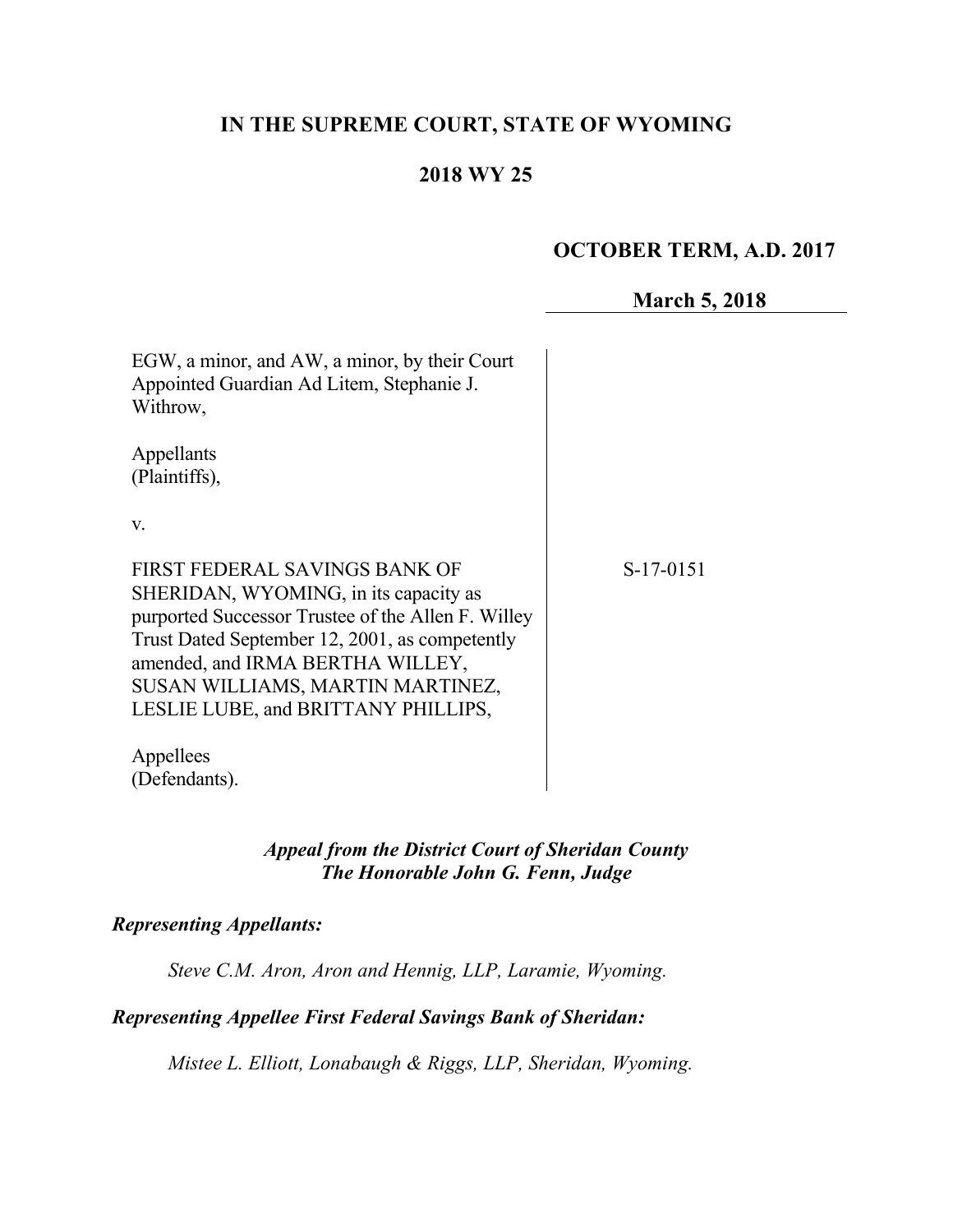*Representing Appellees Irma Bertha Willey, Susan Williams, Martin Martinez, Leslie Lube, and Brittany Phillips:*

*Debra J. Wendtland, Wendtland & Wendtland, LLP, Sheridan Wyoming.*

#### *Before BURKE, C.J., and HILL\*, DAVIS, FOX, and KAUTZ, JJ.*

*\* Justice Hill retired from judicial office effective February 17, 2018, and, pursuant to Article 5, § 5 of the Wyoming Constitution and Wyo. Stat. Ann. § 5-1-106(f) (LexisNexis 2017), he was reassigned to act on this matter on February 20, 2018.*

**NOTICE: This opinion is subject to formal revision before publication in Pacific Reporter Third. Readers are requested to notify the Clerk of the Supreme Court, Supreme Court Building, Cheyenne, Wyoming 82002, of any typographical or other formal errors so that correction may be made before final publication in the permanent volume.**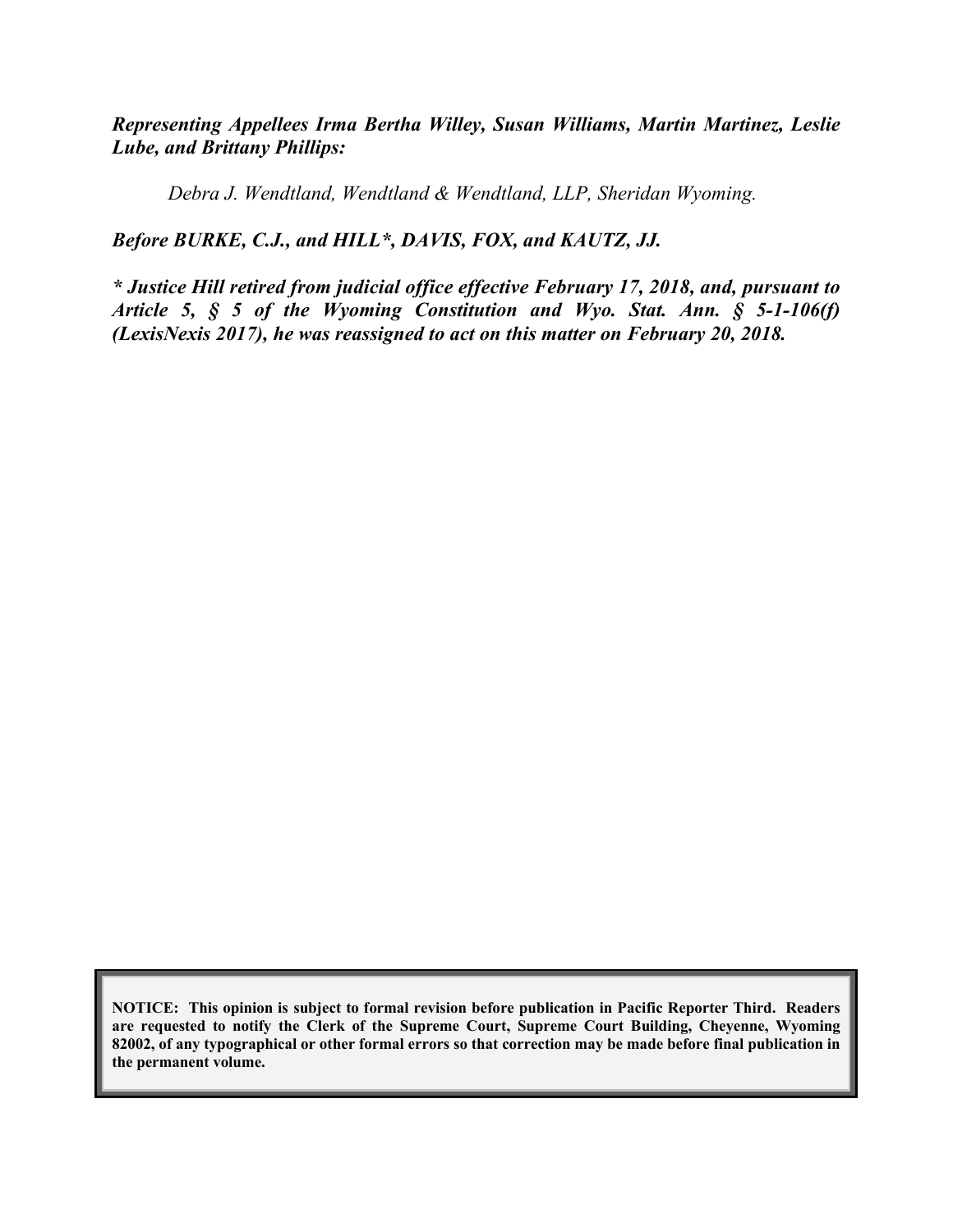#### **BURKE, Chief Justice.**

[¶1] Appellants, E.W. and A.W., the grandchildren of Allen F. Willey, filed suit in the district court seeking to prevent the sale of land held in Mr. Willey's revocable trust. They challenge the district court's grant of summary judgment in favor of Appellees, First Federal Savings Bank of Sheridan, the successor trustee, and the beneficiaries of the trust. The district court determined that Appellants are no longer beneficiaries of the trust as a result of their father's 2014 lawsuit against Mr. Willey and his wife. We affirm.

#### *ISSUES*

[¶2] Appellants present the following issues:

- 1. By the doctrine of *res judicata*, is an attempt by Appellants' father to file a legal challenge to their grandfather's Trust void where Appellants' father lacked legal standing to file the action?
- 2. Whether the 2014 *in terrorem* clause in the Trust, forfeiting the property rights of minor children by the act of a third party, violates the statutory and constitutionally established public policies of the State of Wyoming.
- 3. Whether, as a matter of law, Appellants' father's 2014 lawsuit challenged only the 2010 Trust Amendment, at a time when the *in terrorem* clause did not disqualify Appellants.
- 4. Did the district court err in disqualifying Appellants' father from serving as Appellants' representative in this action?

### *FACTS*

[¶3] The underlying facts of this case are set forth at length in *Willey v. Willey*, 2016 WY 116, 385 P.3d 290 (Wyo. 2016), and will be briefly summarized here. In 2001, Allen Willey created the Allen F. Willey Trust Agreement and Declaration of Trust, a revocable trust that provided for the management of his assets during his lifetime, and for distribution of the assets upon his death. The Willey Ranch, located in Sheridan County, was included as a trust asset. Mr. Willey served as the trustee of the trust during his lifetime. Mr. Willey's trust initially named his son, Spencer, as successor trustee and the trust ultimately benefitted Spencer's minor children, E.W. and A.W.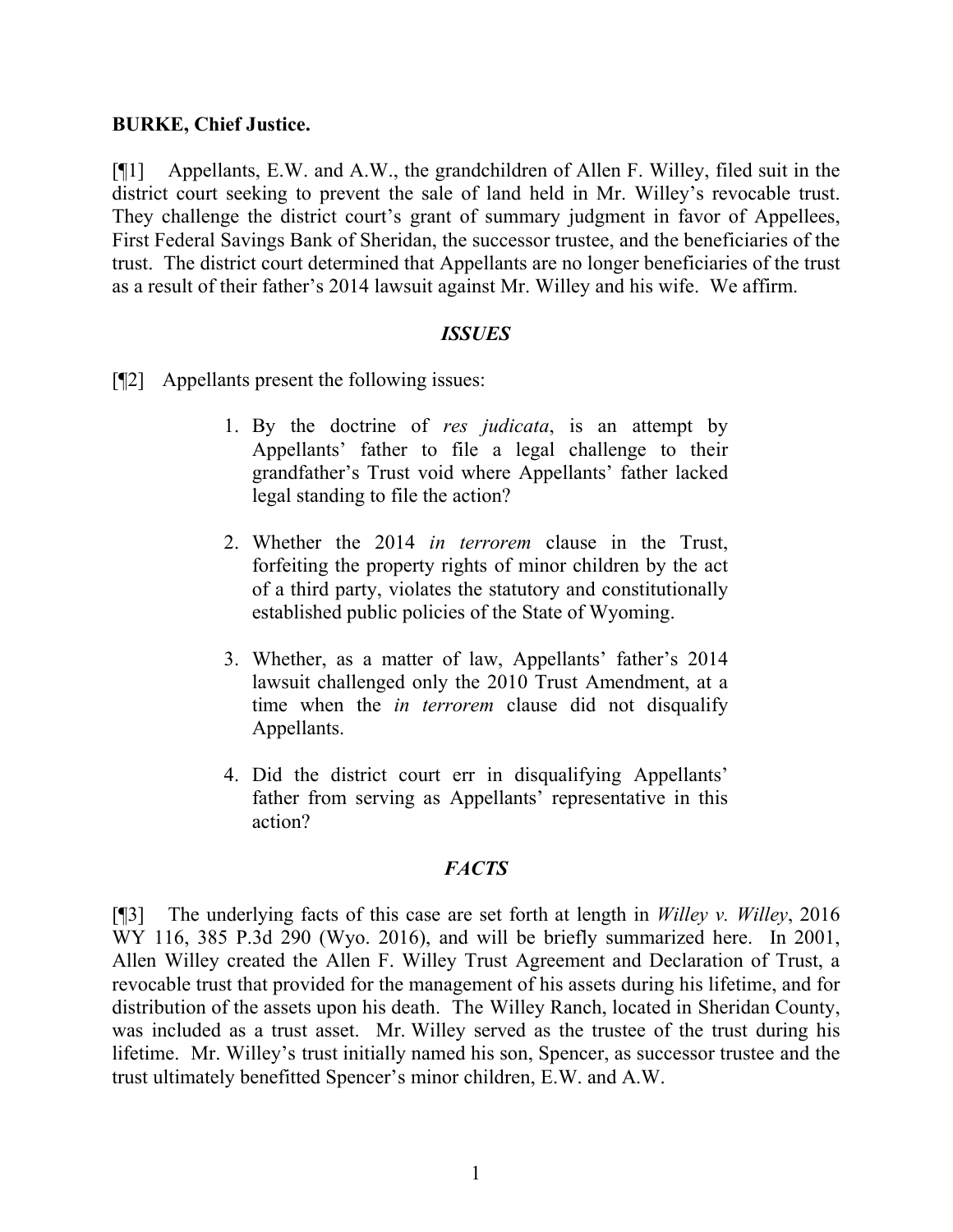[¶4] Mr. Willey amended the trust in 2006 and 2009, adding his wife's daughter and granddaughter as beneficiaries under the trust. In 2010, he executed the Allen F. Willey Amended and Restated Declaration of Trust, which made additional changes to the original trust. Most significantly, the amendment removed Spencer as beneficiary and successor trustee. Appellants, however, remained as beneficiaries.

[¶5] In March 2014, Mr. Willey amended the trust again. The amendment changed the successor trustee to First Interstate Bank of Sheridan and provided that under no circumstances should Spencer or any lineal descendant of Mr. Willey be named trustee. The amendment also added the following *in terrorem*, or "no-contest" clause, which is the subject of this appeal:

> It is my intention that the provisions of my Trust be honored and respected without challenge from my son SPENCER WILLEY, from my grandchildren, from my sisters or their children, or from anyone purportedly acting on behalf of any of the foregoing. Any challenge to this Trust made directly by or on behalf of my son or grandchildren shall immediately terminate any interest in the Trust of any descendant of mine[.]

[¶6] In 2013, Mr. Willey entered into a listing agreement with a real estate broker for the purpose of selling the Willey Ranch. In May 2014, Spencer filed a Complaint for Injunction and Declaratory Judgment against Mr. Willey, individually and as trustee of the Allen F. Willey trust, and Mr. Willey's wife, Bertha. Spencer sought to set aside the listing of the ranch and requested that Mr. Willey be removed as trustee due to incapacity. Spencer also alleged that Bertha Willey had exercised undue influence over Mr. Willey's weakened condition to convince him to sell the ranch instead of leaving it in the trust for the benefit of E.W. and A.W. He sought a declaration that would void any part of the trust permitting sale of the ranch.

[¶7] In May 2015, Spencer amended the Complaint, adding a claim that Bertha Willey had exercised undue influence over Mr. Willey by convincing him to remove Spencer from the trust, reduce the benefits to E.W. and A.W., and grant additional benefits to Mrs. Willey. He further alleged that he had an oral agreement with his father that he would inherit the Willey Ranch, and that the sale of the Ranch constituted a breach of that agreement. The defendants moved for summary judgment on the breach of contract claim, and the district court granted the motion.

[¶8] Approximately one month after the Amended Complaint was filed, Mr. Willey died. The case subsequently went to trial and the jury found that the trust amendments were not the product of undue influence. Spencer appealed, challenging the award of summary judgment and several aspects of the trial, and we affirmed. *Willey*, ¶ 51, 385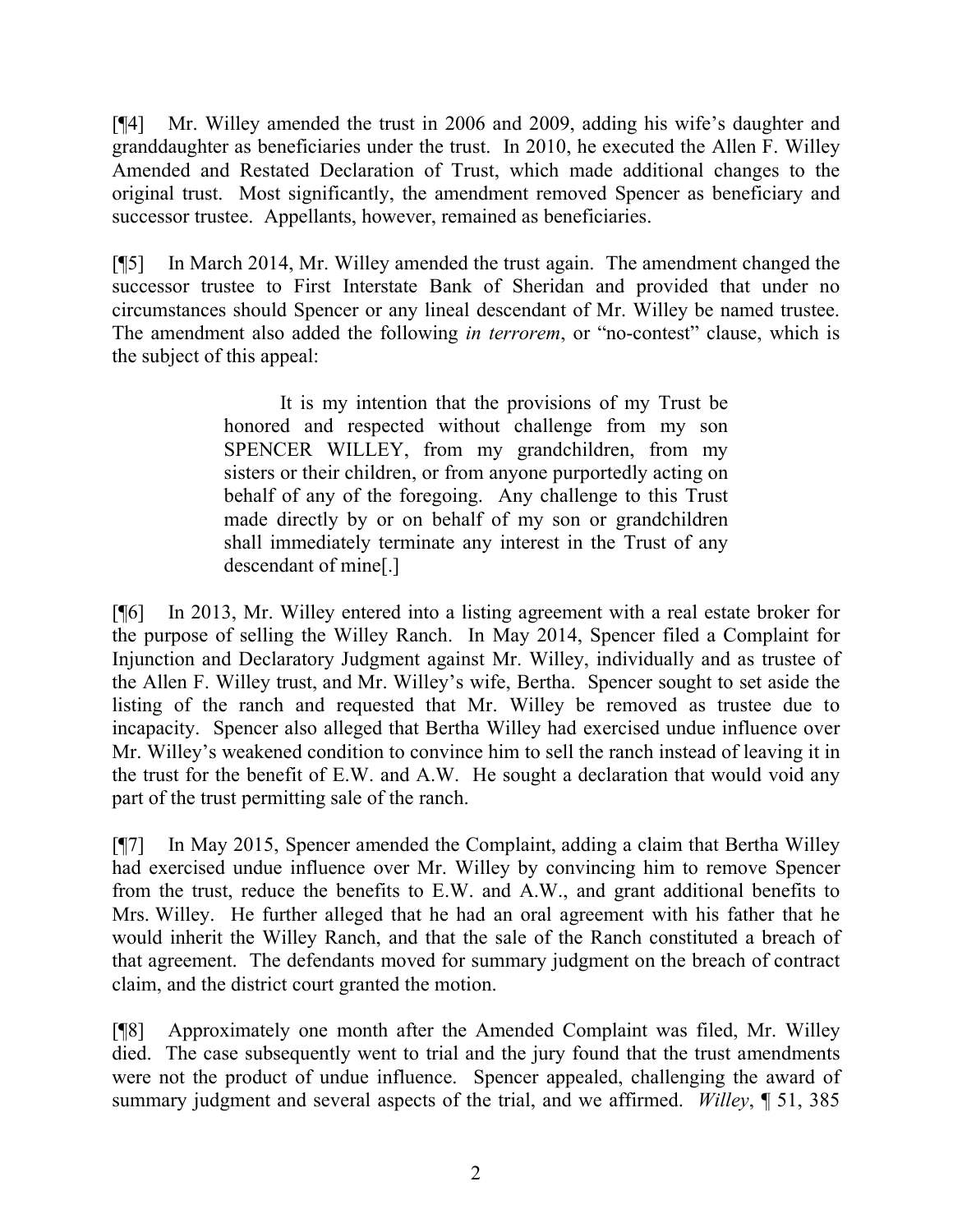P.3d at 304.

[¶9] In early 2016, while the appeal in *Willey v. Willey* was pending, Appellants filed the present action through Spencer, who acted as "next friend" for his children.<sup>1</sup> Appellants sought an injunction preventing sale of the Willey Ranch, a declaratory judgment that the *in terrorem* clause would not apply to them, removal of First Federal as trustee, and damages for First Federal's alleged breach of fiduciary duties. Appellees answered and subsequently moved for summary judgment on the grounds that, due to Spencer's 2014 suit, Appellants were no longer beneficiaries of the trust by operation of the *in terrorem* clause. Appellants responded by claiming that, in *Willey*, the district court had determined that Spencer did not have standing to challenge his removal from the trust. They asserted that, because Spencer lacked standing, the 2014 suit did not trigger the *in terrorem* clause. They also claimed that the *in terrorem* clause was void because it violated public policy.

[¶10] Following a hearing, the district court granted summary judgment to Appellees. The court concluded that Appellants' claims relating to Spencer's standing in the 2014 suit lacked cogent supporting argument or authority. The court also determined, however, that Spencer had standing to challenge the trust in the 2014 action and that the challenge terminated E.W.'s and A.W.'s interest in the trust. The court further concluded that the *in terrorem* provision of the trust did not violate public policy. This appeal followed.

### *STANDARD OF REVIEW*

[¶11] We apply the following standard of review to a district court's summary judgment decision:

> Summary judgment is appropriate when there are no genuine issues of material fact and the moving party is entitled to judgment as a matter of law. W.R.C.P. 56(c); *Metz Beverage Co. v. Wyoming Beverages, Inc.*, 2002 WY 21, ¶ 9, 39 P.3d 1051, 1055 (Wyo. 2002). "A genuine issue of material fact exists when a disputed fact, if it were proven, would establish or refute an essential element of a cause of action or a defense that the parties have asserted." *Id.* Because summary judgment involves a purely legal

 $1$ . The district court subsequently prohibited Spencer from serving as his children's representative after finding an inherent conflict of interest. The court appointed a GAL to represent the children.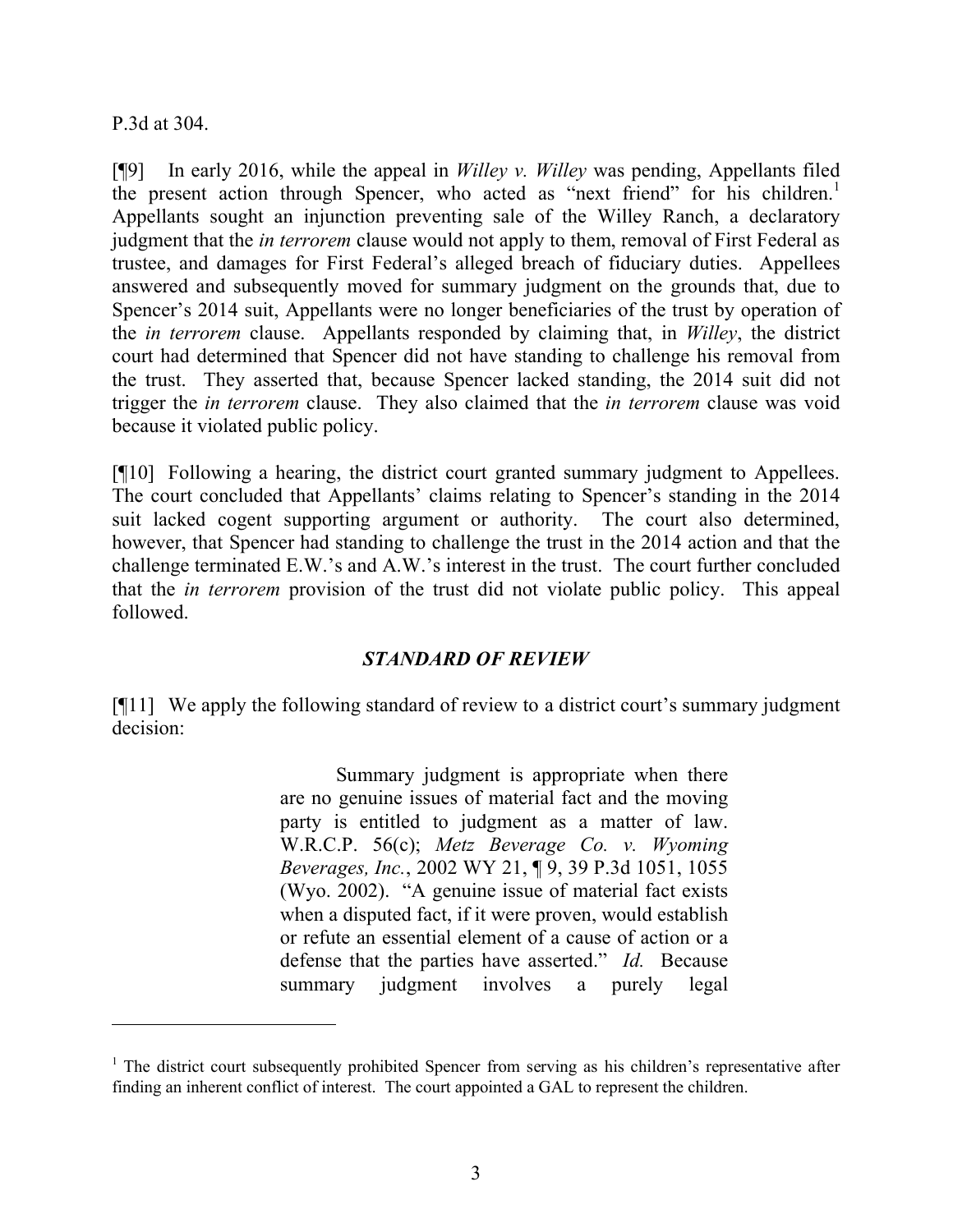determination, we undertake *de novo* review of a trial court's summary judgment decision. *Glenn v. Union Pacific R.R. Co.*, 2008 WY 16, ¶ 6, 176 P.3d 640, 642 (Wyo. 2008).

*Fugle v. Sublette Cty. Sch. Dist. No. 9*, 2015 WY 98, ¶ 5, 353 P.3d 732, 734 (Wyo. 2015) (quoting *Singer v. Lajaunie*, 2014 WY 159, ¶ 19, 339 P.3d 277, 283 (Wyo. 2014)). We consider the record from a viewpoint most favorable to the party opposing summary judgment, giving to him all favorable inferences that can be drawn reasonably from the facts set forth in the affidavits, depositions, and other material properly appearing in the record. *Fugle,* ¶ 5, 353 P.3d at 734.

## *DISCUSSION*

## **I. Whether Spencer's 2014 suit constituted a "challenge" to the trust**

[¶12] In Appellants' first issue, they claim Spencer's 2014 challenge to the trust was void because he did not have standing to challenge the trust. According to Appellants, in *Willey*, the district court determined that Spencer did not have standing. They claim, "The District Court's judgment was affirmed by this Court, so Spencer's lack of standing must be accorded *res judicata* effect." Additionally, Appellants assert that "Since Spencer had no standing to challenge the post-2010 Trust Amendments, his entire legal proceeding in the 2014 action was governed by, and its effect determined by, the *in terrorem* clause that was in effect when he had standing in 2010." As a result, Appellants contend Spencer's 2014 suit did not trigger the *in terrorem* provision of the trust. We do not agree.

[¶13] Contrary to Appellants' assertions, the district court did not conclude that Spencer did not have standing to bring his suit in 2014. Rather, as noted in *Willey*, ¶ 26, 385 P.3d at 299, the court determined that, "If the jury found no undue influence on the 2010 amendment, Spencer had no further interest in the trust." This does not amount to a conclusion that Spencer lacked standing. Standing is a jurisdictional question, and a finding that Spencer lacked standing would have constituted grounds for dismissal of the action. *Gheen v. State ex rel. Dep't of Health, Div. of Healthcare Fin./EqualityCare*, 2014 WY 70, ¶ 15, 326 P.3d 918, 923 (Wyo. 2014). Spencer's claim that the amendments to the trust were the product of undue influence was tried and submitted to the jury. The jury found no undue influence. As is evident from these facts, the district court did not conclude that Spencer lacked standing to assert his claims.

[¶14] Further, even if Spencer did lack standing to file the 2014 suit, that fact did not prevent him from "challenging" the trust under any interpretation of the word. Spencer filed a complaint seeking injunctive and declaratory relief relating to the terms of the trust, and subsequently alleged additional claims of undue influence and breach of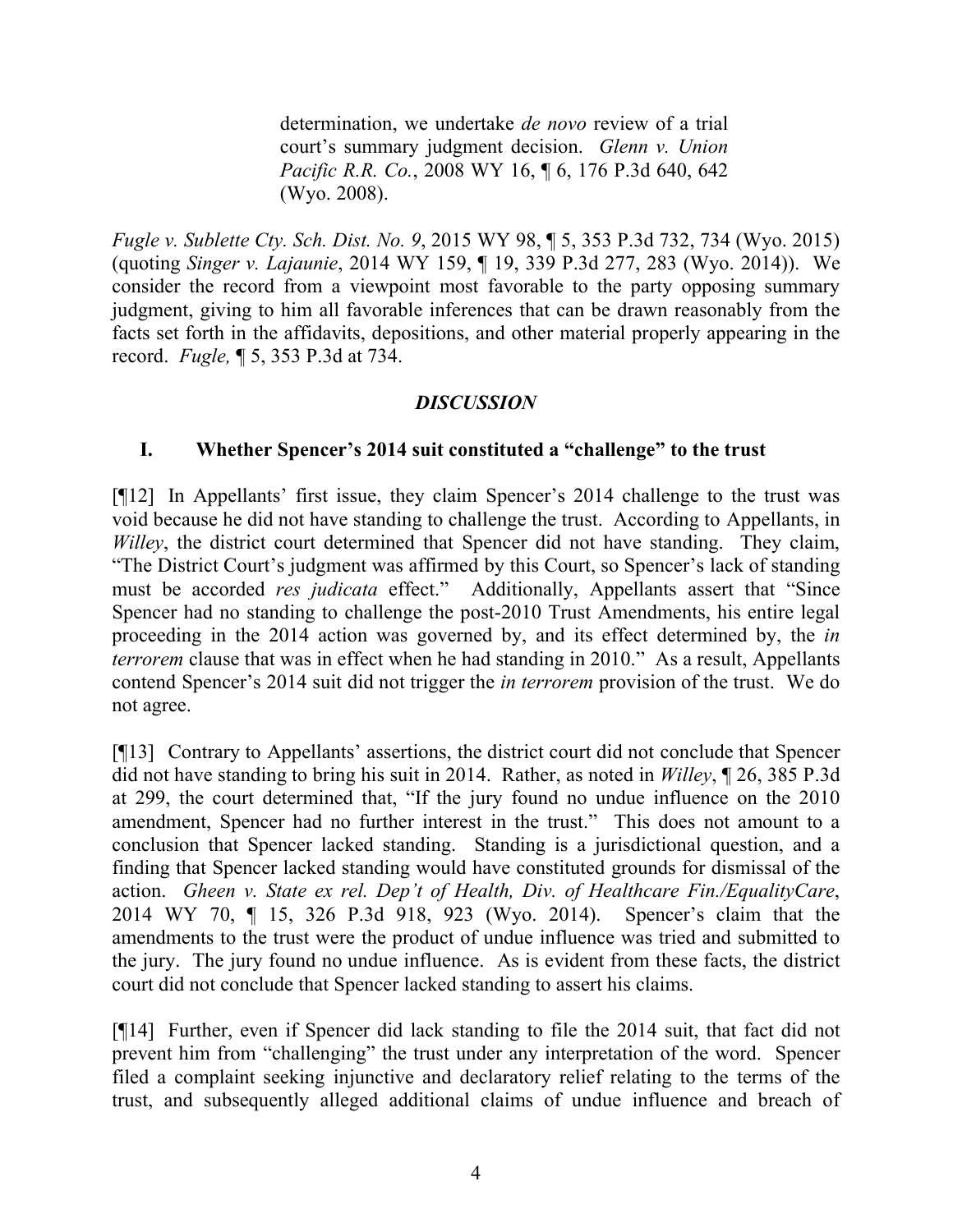contract. After finding no genuine issue of material fact with respect to the breach of contract claim, the district court granted summary judgment on the merits of that claim. As noted above, the undue influence claim was ultimately tried and submitted to the jury. After a five-day trial, the jury determined that the trust amendments were not the product of undue influence. There is no question that Spencer's 2014 suit constituted a "challenge" to the trust.

[¶15] We are also not persuaded by the claim that, because he lacked standing, the 2014 suit was governed by the *in terrorem* clause that was in effect in 2010. As noted above, there has been no judicial determination that Spencer lacked standing to bring the 2014 suit. Further, Appellants have provided no cogent argument or pertinent authority in support of the claim that Spencer's alleged lack of standing has any bearing on the trust provisions in effect at the time of Spencer's 2014 suit. Accordingly, we will not consider it further.

## **II. Whether the** *in terrorem* **clause violates public policy**

[¶16] In their second issue, Appellants contend the *in terrorem* provision is void because it violates public policy. We have said that:

> In its general sense, public policy refers to the law of a state embodied in its constitution, statutes and judicial decisions. When the constitution and statutes have not spoken on a subject, public policy refers to a principle of law that holds no one can lawfully do that which has a tendency to be injurious to the public or against the public good.

*In re Adoption of MM*, 652 P.2d 974, 978 (Wyo. 1982). Appellants claim that the *in terrorem* provision violates public policy because it permits a minor child to be deprived of property by the action of his parent. According to Appellants, this result is contrary to constitutional provisions protecting minors, providing for due process, and providing access to the courts.

[¶17] We begin with the proposition, long established in Wyoming precedent, that it is "the absolute right of the testator to dispose of his property after death as he sees fit, provided he is legally qualified so to do and acts as the law directs." *In re Lane's Estate*, 50 Wyo. 119, 135, 58 P.2d 415, 419 (1936). In *In re Nelson's Estate*, 72 Wyo. 444, 466, 266 P.2d 238, 246 (1954), we approved of the following authority expressing the right of the testator to dispose of his property according to his wishes:

> The court in the case of *In re Goist's Estate*, 146 Neb. 1, 18 N.W.2d 513, 521, 522, quoting from a previous case stated as follows: No right of the citizen is more valued than the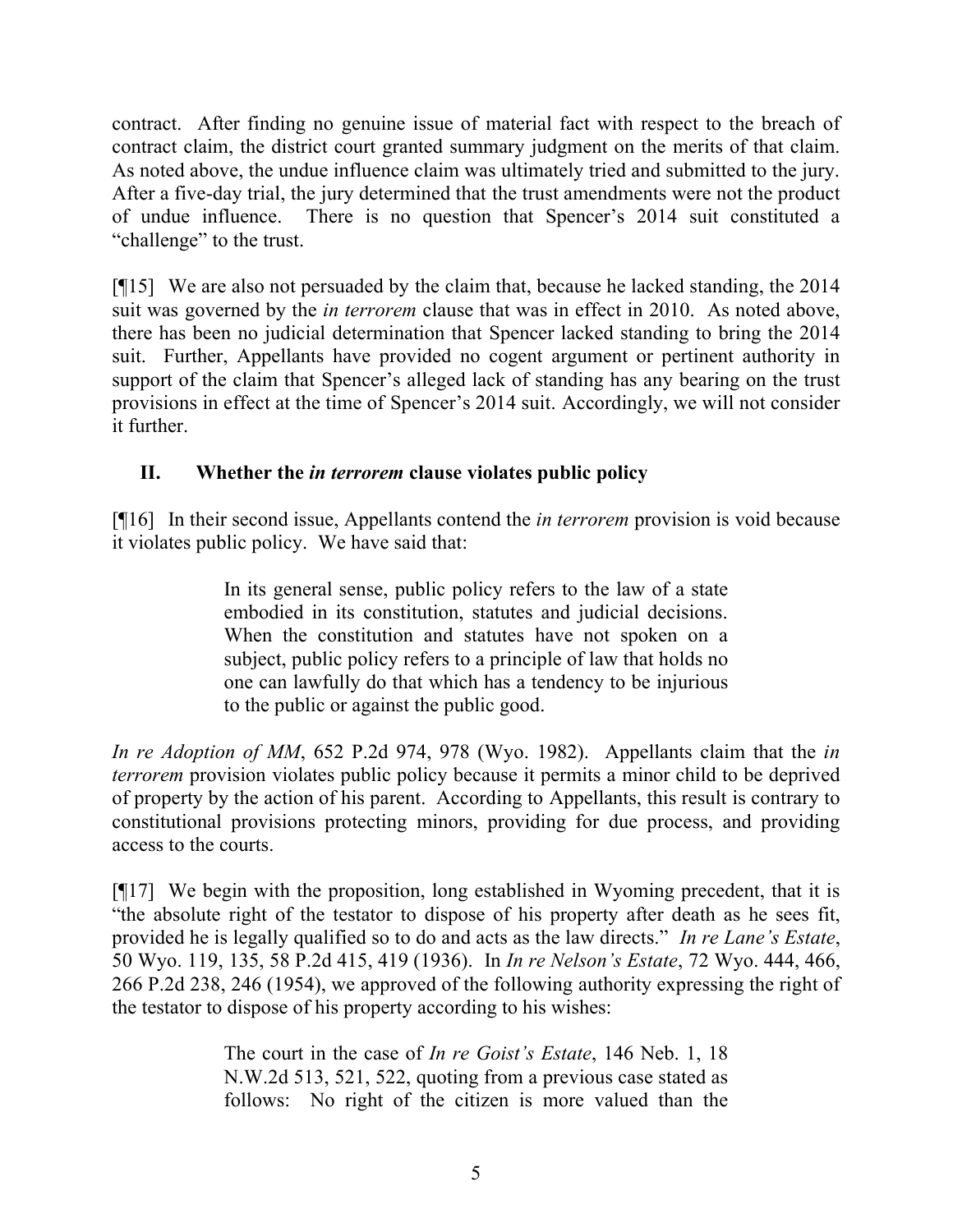power to dispose of his property by will. No right is more solemnly assured to him by the law. Nor does it depend in any sense upon the judicious exercise of that right. It rarely happens that a man bequeaths his estate to the entire satisfaction of either his family or friends. The law wisely secures equality of distribution where a man dies intestate, but the very object of a will is to produce inequality . . . . In this country a man's prejudices form a part of his liberty. He has a right to them. He may be unjust to his children or relatives. He is entitled to the control of his property while living, and by will to direct its use after his death, subject only to such restrictions as are imposed by law. Where a man has sufficient memory and understanding to make a will, and such instrument is not the result of undue influence, it is not to be set aside without sufficient evidence, nor upon sentimental notions of equality.

(Quotation marks omitted.)

[¶18] Based on the rule favoring the testator's choice to distribute his estate as he chooses, we have previously rejected the claim that no-contest clauses are unenforceable as violative of public policy, even where a challenge to the testamentary instrument is made in good faith and with probable cause. In *Dainton v. Watson*, 658 P.2d 79, 81 (Wyo. 1983), the testator "unambiguously expressed his intent that anyone entitled to a bequest under his will who instituted proceedings contesting the validity of any part of the will would have his bequest revoked." The decedent's sister contested the will on grounds of improper execution, incompetency of the testator, and undue influence. She claimed that "public policy demands that those who contest wills in good faith and with probable cause to believe that a will is invalid should be protected from strict enforcement of the terms of a no-contest clause." *Id.*, 658 P.2d at 82. She relied upon Section 3-905 of the Uniform Probate Code, which provides that "A provision in a will purporting to penalize any interested person for contesting the will or instituting other proceedings relating to the estate is unenforceable if probable cause exists for instituting proceedings." *Id.*, 658 P.2d at 80.

[¶19] The district court rejected the claim and, on appeal, we agreed with the district court's decision. We concluded that the appellant's position "ignores the overriding policy of this court and the well-accepted principle elsewhere that a testator's intent as determined by the language in his will is controlling." *Id.*, 658 P.2d at 82.

> In the first place, in considering a will, it is the longaccepted position of this court that intent of the testator must govern. *Kortz v. American Nat. Bank of Cheyenne*, Wyo.,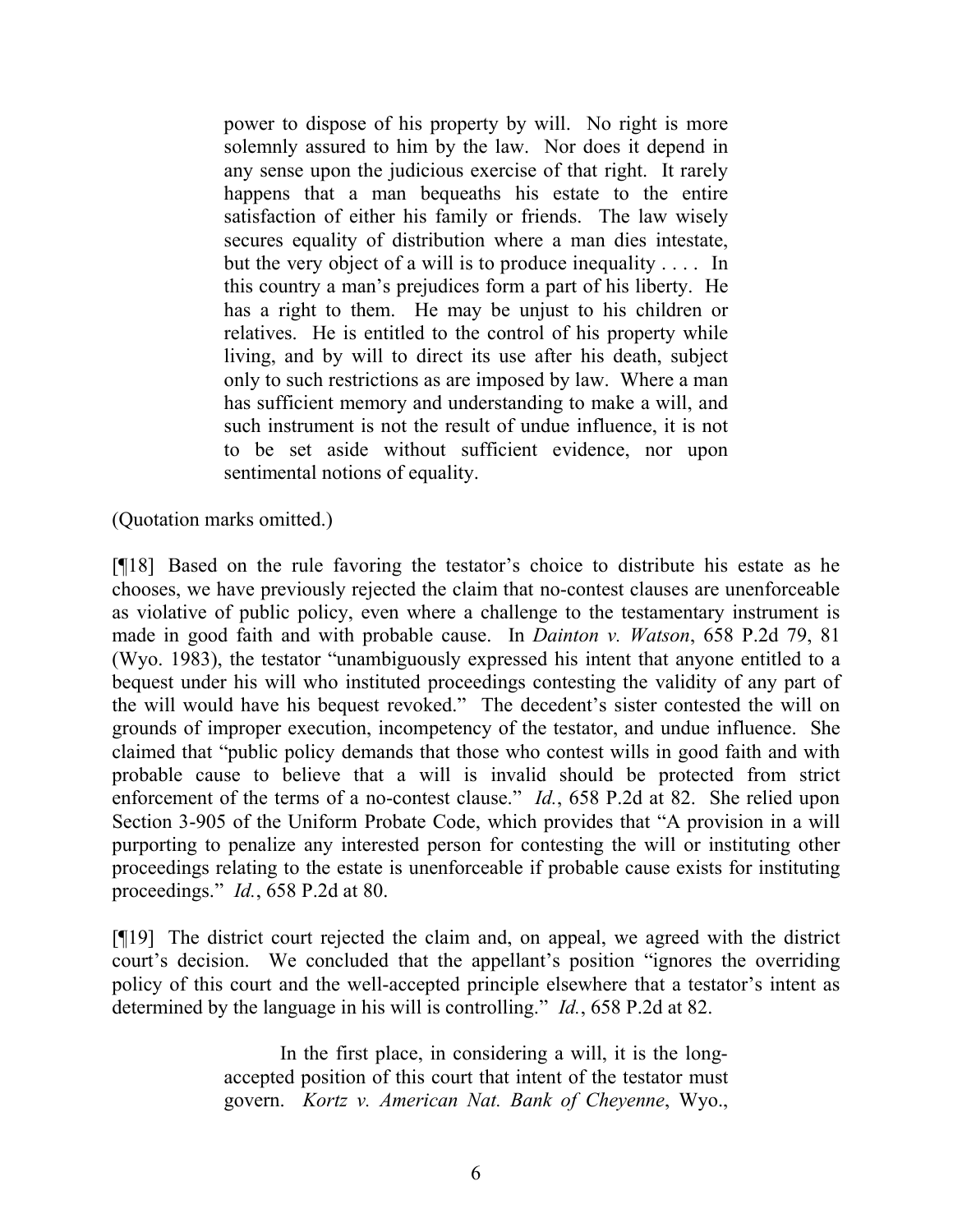571 P.2d 985 (1977); *Hammer v. Atchison*, Wyo., 536 P.2d 151 (1975); *In re Gilchrist's Estate*, 50 Wyo. 153, 58 P.2d 431, reh. denied 50 Wyo. 153, 60 P.2d 364 (1936). In determining the testator's intent, we can only determine that intent from what the will says; we are not free to write terms in the will that do not, in reality, appear there. *Kortz v. American Nat. Bank of Cheyenne*, supra; *Hammer v. Atchison*, supra; *Churchfield v. First Nat. Bank of Sheridan*, Wyo., 418 P.2d 1001 (1966). We will not supply words for a testator where the will is clear and unambiguous. *Kortz v. American Nat. Bank of Cheyenne*, supra; *Matter of Estate of Lendecke*, 79 Wyo. 27, 329 P.2d 819 (1958).

In the case before us, the testator, Verlie O. Altman, quite unambiguously expressed his intent that anyone entitled to a bequest under his will who instituted proceedings contesting the validity of any part of the will would have his bequest revoked. Under our aforementioned rules governing the interpretation of wills it is quite obvious that the district court did not err in declaring the testator's bequest to appellant forfeited and denied. It would have been error for the district court to have done otherwise. The no-contest or in terrorem clause in Verlie Altman's will did not exempt those who challenged the will in good faith and with probable cause from its provisions. The will clearly said anyone who challenged the will would lose his or her share. Therefore, to have applied the terms of the will in the manner in which appellant suggests would require judicial construction where such construction would be clearly improper.

*Id.*, 658 P.2d at 81. Further, we noted that Section 3-905 of the Uniform Probate Code had not been adopted in Wyoming:

> In reaching our decision, we, like the district court, find additional strength for our position from the fact that our legislature has chosen not to incorporate § 3–905 of the Uniform Probate Code into the recently enacted Wyoming Probate Code. Chapter 54, Session Laws of Wyoming, 1980. The Wyoming legislature and the committee that helped draft the new probate code were no doubt aware of the Uniform Probate Code and all of its various provisions; yet they chose not to incorporate § 3–905 or anything like it into our statutes. Appellant urges us now to do what the legislature chose not to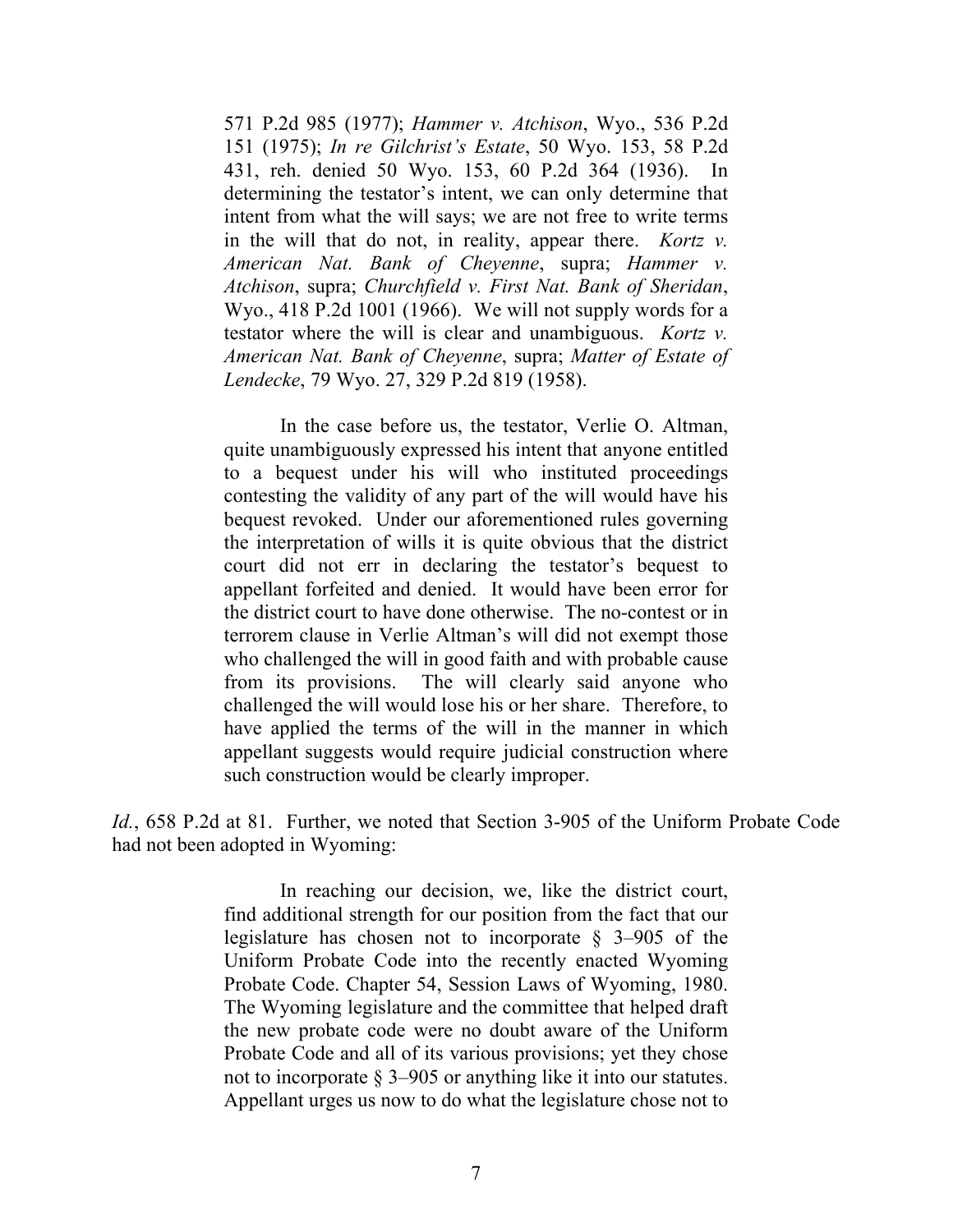do; that is, to judicially implement the provisions of  $\S$  3–905 into the body of the probate law in Wyoming. That we will not do.

. . .

[P]ublic policy in matters dealing with will contest proceedings must be determined from our legislature's enactments or more appropriately here from the absence of any such enactments. If public policy favors the adoption of provisions similar to those found in § 3–905 of the U.P.C., then it is for the legislature to make those provisions part of the probate law of Wyoming and not the courts. We do not intend to judicially do so.

*Id.*, 658 P.2d at 82.

[¶20] Appellants do not address our decision in *Dainton*. Rather, they present this issue as a matter of first impression for the Court. They assert that "no binding Wyoming authority has upheld an *in terrorem* clause that purports to forfeit the beneficiary rights of a non-participating beneficiary who is a minor." While Appellants are correct that this Court has not addressed a no-contest clause like the one at issue here – where the clause is enforced against beneficiaries not participating in a challenge to the testamentary instrument – they have not provided any grounds upon which we can meaningfully distinguish this case from *Dainton*. Appellants point to the due process and open courts provisions of the Wyoming Constitution.<sup>2</sup> However, they have failed to present any cogent argument explaining how these provisions express a public policy outweighing the policy favoring the testator's ability to distribute his property in any lawful manner. Appellants acknowledge that they have no right to property by inheritance. Indeed, as we

<sup>2</sup> Appellants quote the following sections of the Wyoming Constitution:

Article 1, Wyoming Constitution, § 6. Due process of law: "No person shall be deprived of life, liberty or property without due process of law."

Article 1, Wyoming Constitution, § 7. No absolute, arbitrary power: "Absolute, arbitrary power over the lives, liberty and property of freemen exists nowhere in a republic, not even in the largest majority."

Article 1, Wyoming Constitution, § 8. Courts open to all; suits against state: "All courts shall be open and every person for an injury done to person, reputation or property shall have justice administered without sale, denial or delay."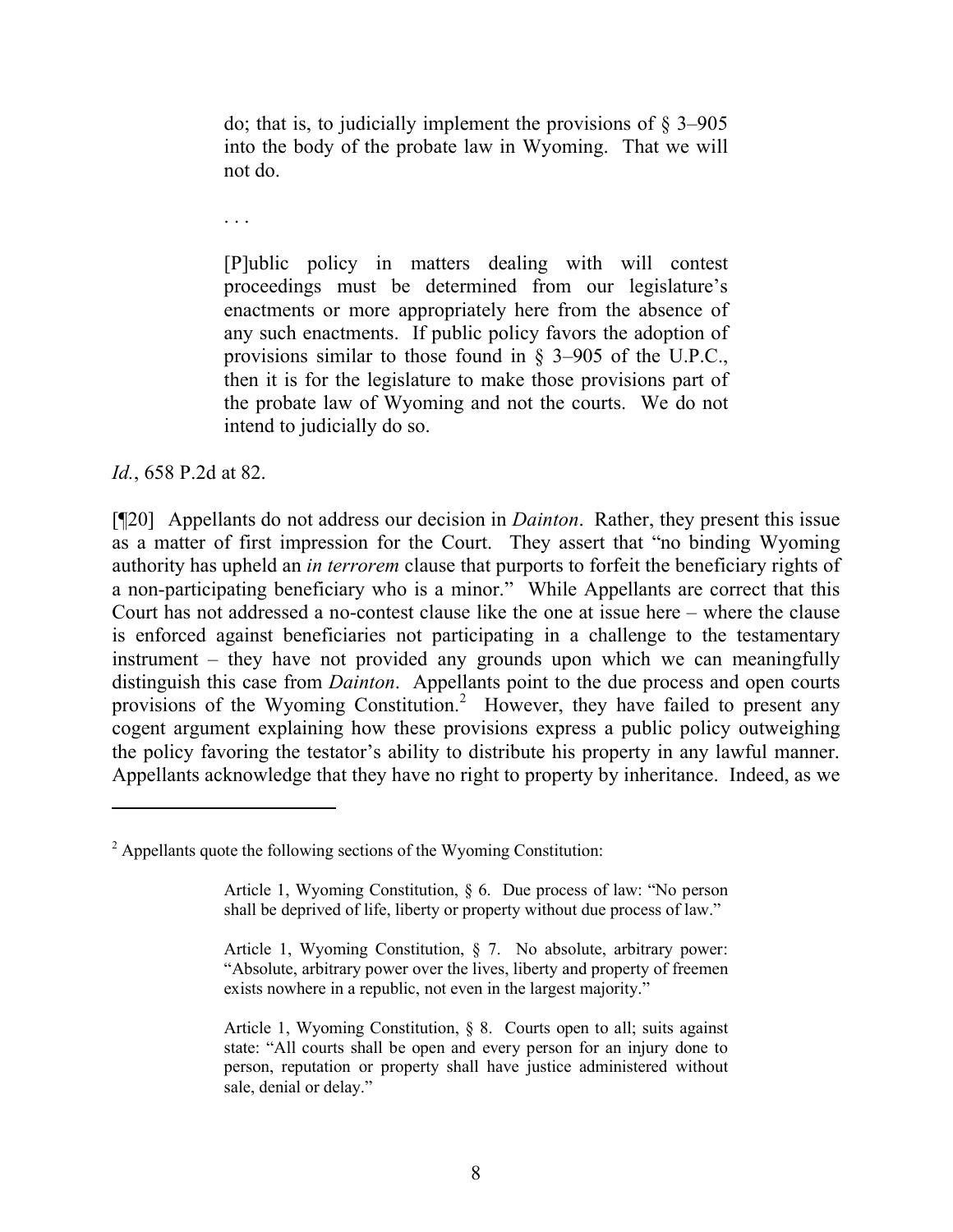have previously noted, Wyoming adopted the common law rule that "a testator is free to bestow his bounty upon those whom he wishes subject to statutory limitations." *In re Ray's Estate*, 74 Wyo. 317, 332, 287 P.2d 629, 635 (Wyo. 1955). As in *Dainton*, the nocontest clause at issue here does not deprive Appellants of any statutory or constitutional rights.

[¶21] Other jurisdictions that recognize the validity of no-contest clauses have held that such clauses are enforceable against beneficiaries who do not participate in a challenge to the testamentary instrument. In *Tunstall v. Wells*, 144 Cal. App. 4th 554, 565, 50 Cal. Rptr. 3d 468, 475 (2006), the testator, Robert Wells, amended his trust to provide that if any one of three of his daughters challenged the trust, then the gifts to all three daughters would be revoked. The court rejected the claim that the *in terrorem* clause violated public policy for the same reasons that we put forth in *Dainton*:

> First, we note that in general, a testator has the right to grant bequests subject to any lawful conditions he or she may select. Beneficiaries of a testamentary instrument have no right to testamentary bequests except subject to the testator's conditions, and it generally is not the role of a court to rearrange those bequests or conditions in keeping with the court's sense of justice. "[I]n the minds of others than the testator, the question whether a will is just or unjust is a matter of opinion, and the policy of the law is to make the disposition under a will in accordance with the desires of the testator." (*Estate of Markham, supra*, 46 Cal.App.2d at p. 314, 115 P.2d 866.) "[I]t must be conceded that the property of the testator is his to dispose of as he wills, and he is not called upon to consult the wishes or views of his beneficiaries or of juries or courts." (*Id.* at p. 314, 115 P.2d 866.) A competent testator therefore has "the right to distribute his property upon such terms and conditions as to him seem just and proper; and the recipient of the testator's bounty is required to partake thereof under the terms provided in the testamentary document, so long as such terms and conditions are not prohibited by some law or opposed to public policy." (*Id.* at p. 314, 115 P.2d 866; see also *Estate of Black*, *supra*, 160 Cal.App.3d at 586, 206 Cal.Rptr. 663 [no contest clause creates a condition subsequent upon bequests].)

In this case, Wells had the right to leave Elizabeth's three sisters nothing at all, and he also had the right to leave them relatively modest gifts subject to an individual-specific forfeiture clause. Wells' intentions to impose conditions on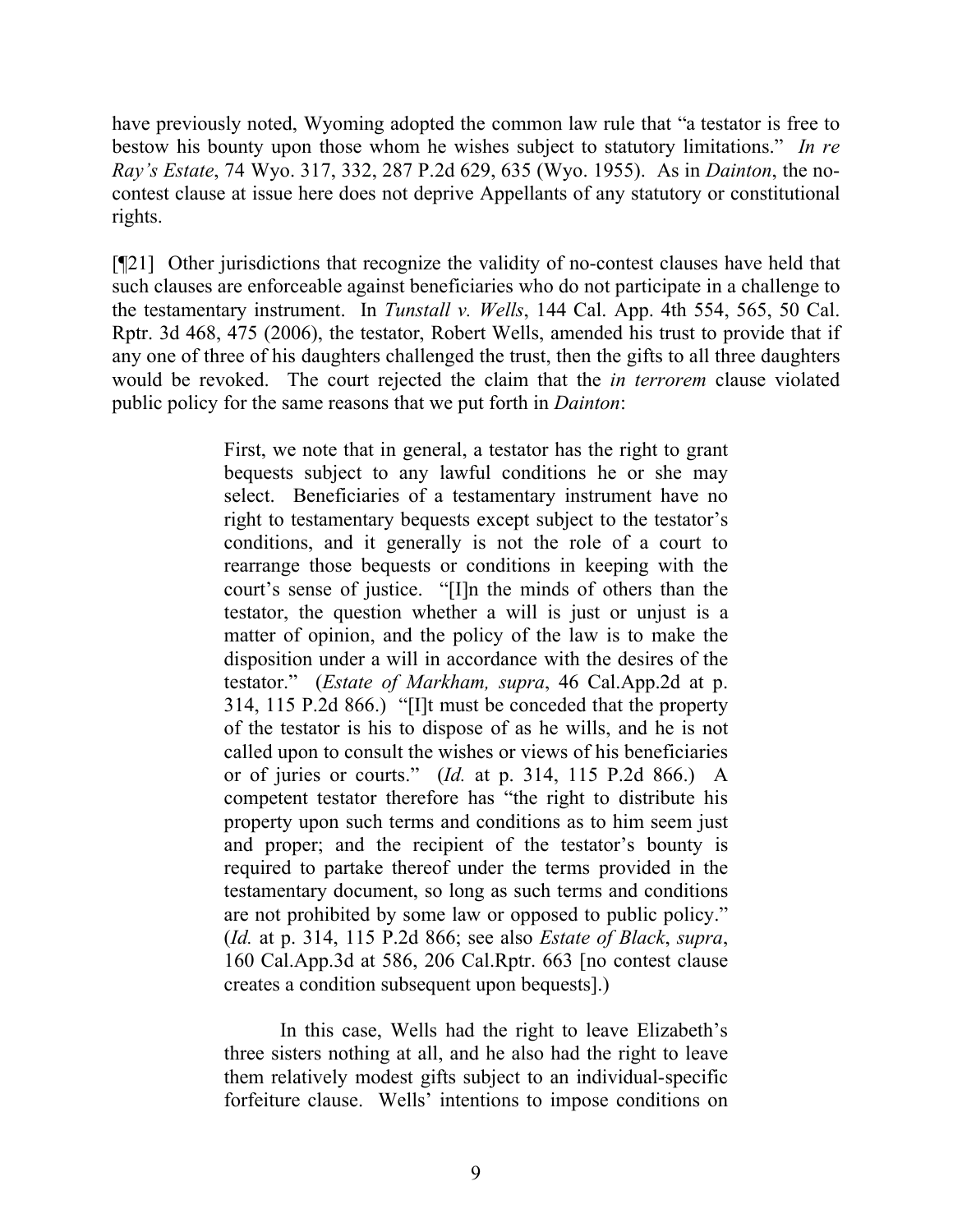the three daughters' gifts generally were within his rights as a testator. And public policy favors his desire to avoid litigation. So the question is whether the policy concerns regarding this no contest clause are so different from those raised by a traditional no contest clause that they require us to find a violation of public policy. We conclude that they are not.

In response to Robyn's and the trial court's conclusion that the particular terms of Wells' no contest clause are so unfair that they trump the traditional public policy of upholding the testator's intent, we point out that the fairness of a testamentary instrument, unless it violates public policy, is not an issue for judicial review. We note that valid wills or trusts may contain terms that might strike outside observers as unfair. We might see it as unfair if a testator gave nothing whatsoever to a dutiful child while giving the entirety of a large estate to the dutiful child's unworthy sibling—but a testator may do that, and we would step dangerously outside our proper role were we to rewrite such an instrument to reflect our sense of justice. We further note that neither we nor the trial court can ever possess the intimate understanding of the internal dynamics and interrelationships within a family that a testator would have. This is another reason why courts generally should defer to a testator's clearly stated intentions, even in situations where a testamentary instrument might seem unfair to an outsider.

*Id.*, 144 Cal. App. 4th at 565–66.<sup>3</sup>

 $\overline{a}$ 

[¶22] Similarly, in *In re Houston's Estate*, 89 A.2d 525, 526 (1952), the Supreme Court of Pennsylvania considered an *in terrorem* clause that provided, "Should my wife . . . elect to take against this, my last Will and Testament, I do hereby revoke and make void any provision or provisions for either or both of my sons." The court rejected the executor's claim that the provision was against public policy:

<sup>&</sup>lt;sup>3</sup> The decision in *Tunstall* is particularly persuasive in light of the fact that we have previously indicated an inclination to follow California jurisprudence with respect to no-contest provisions. *Dainton*, 658 P.2d at 81. This inclination results from the fact that the will contest provisions found in the Wyoming Probate Code were taken from the California Probate Code. *Id*.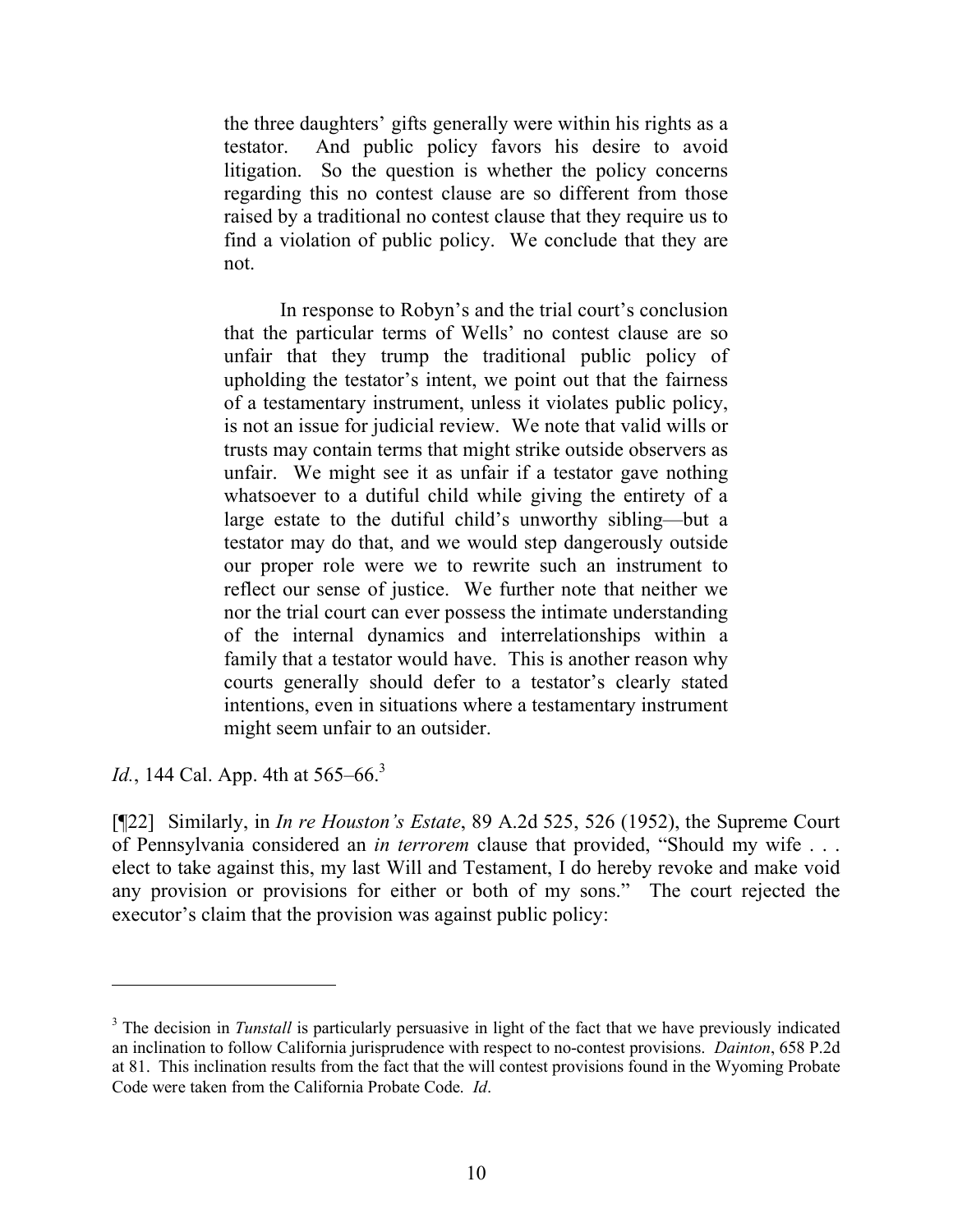While the wisdom of including such a clause in a will may be open to question the law does not require that the distribution provided by will be wise or even equitable provided the testator has clearly expressed his intention. . . . [I]f a testator may disinherit his children, he may also condition their legacies so that the happening of a certain event will result in their disinheritance. Here, it is true, the widow was faced with the unfortunate choice of receiving a small legacy or causing the children to lose their bequests, but that, once again, is a question of the wisdom of the testator and not public policy.

*Id.*, 89 A.2d at 526 (citations omitted).

[¶23] In *Perry v. Rogers*, 114 S.W. 897 (Tex. Civ. App. 1908), the testator was survived by his fourth wife, the children produced from that marriage, and by the children of his first and third marriages. *Id*. at 898. In his will, the testator made bequests to all of his children, but included the following no-contest clause:

> If at any time any should attempt or should proceed in changing or breaking my aforesaid will, then it is my wish and desire that the half interest that I hold and possess in all of my estate, both real and personal, be given and I hereby bequeath the same to my present wife for the benefit of [the] sons of my present wife by me.

*Id.* at 898. As in California and Pennsylvania, the Texas court upheld the *in terrorem*  clause following a challenge by the children of the testator's first marriage:

> The intention being plain, that to give it effect will operate to deprive devisees innocent of any attack on his right to dispose of the property of the benefit it conferred upon them furnishes no reason why his will should not be enforced as he intended it should be. The condition upon which such innocent persons should hold under the will not operating to violate the law, nor in contravention of good morals or public policy, the courts cannot do otherwise than enforce it. Within the bounds suggested the law conferred upon the testator full power freely to make any disposition he desired to make of his property. Having kept within those bounds, whether he exercised the right he possessed wisely or unwisely, justly or unjustly, is not for the courts to determine. It is true, as appellant argues it is, that to construe the will as we have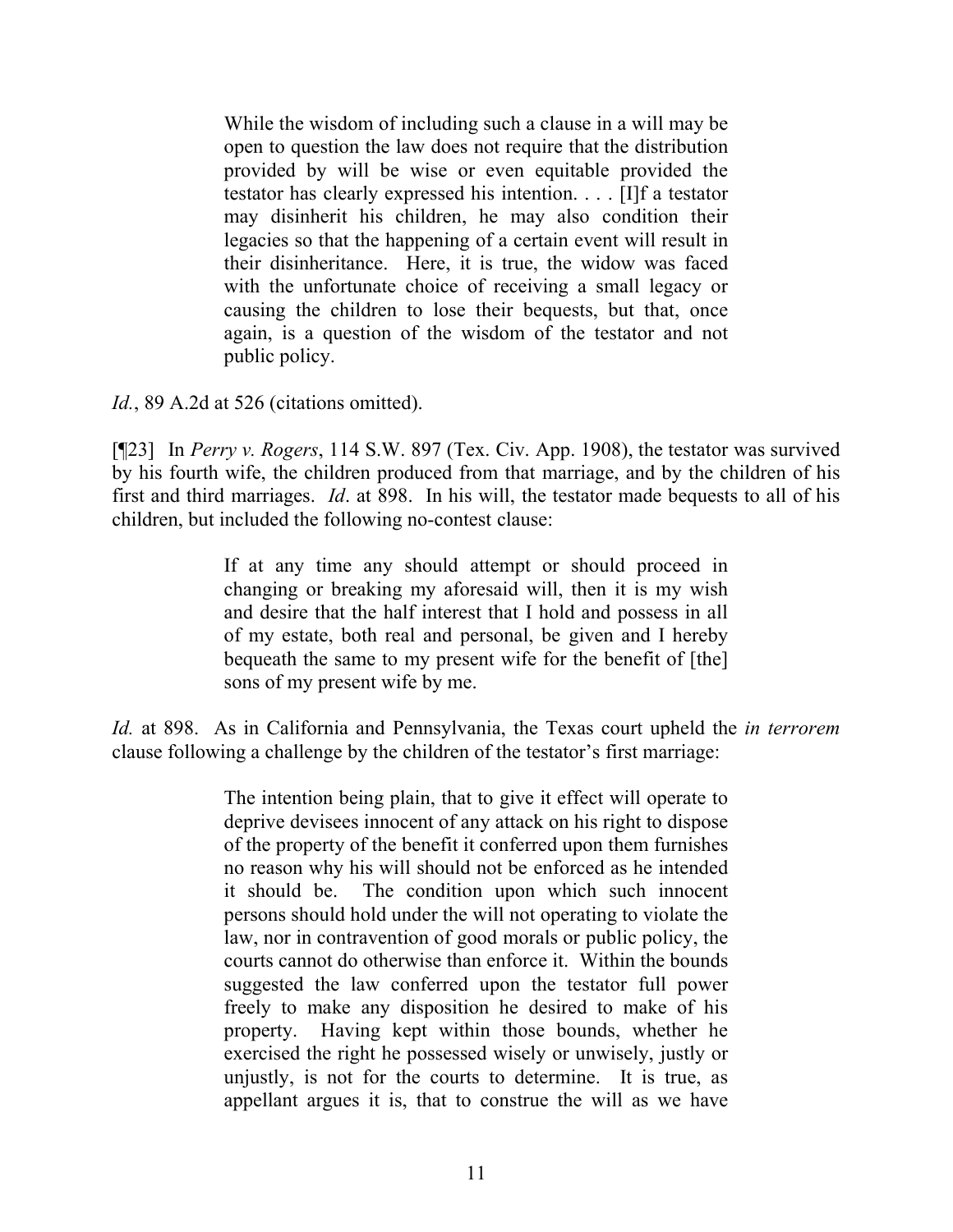indicated it should be construed might operate to permit one of the devisees to elect for all, and by his election to attack the will, effect a forfeiture as against those willing to accept under it. . . . "When," said a writer on the subject, "a testator has made known his purposes in respect to his property by the use of plain and unambiguous language, though his purposes may seem unreasonable, unjust, or absurd to others, his will is its own expositor, and a law unto the court, where it violates no principles of law or morality." 30 A. & E. Ency. Law (2d Ed.) p. 663, and authorities there cited; 1 Underhill on Wills,  $§ 105.$ 

Id., 114 S.W. at 899. Notably, the court was not swayed by the fact that the appellant was a minor at the time of the will contest:

> It is further urged on behalf of appellant that a forfeiture of the devise to him could not be accomplished, as determined by the judgment, because he was a minor. If the forfeiture urged depended upon some act, or failure to act, on his part there might be force in the contention. But it does not. It was accomplished as the result of the conduct of others, which by the terms of the will was to have that effect. Therefore the fact that he was a minor was of no importance.

*Id.*

[¶24] In sum, in light of our decision in *Dainton* and the clear authority in Wyoming supporting a testator's ability to dispose of his property as he chooses, we cannot conclude that the *in terrorem* clause in Mr. Willey's trust violates public policy. What we said in *Dainton* remains true today: our legislature has not chosen to implement any provisions similar to Section 3-905 of the Uniform Probate Code. We decline to impose a policy that our legislature has implicitly rejected.

# **III. Effect of trust challenge during Mr. Willey's lifetime**

[¶25] In Appellants' third issue, they claim Spencer's 2014 suit could not have constituted a "challenge" to the trust because the suit was filed during Mr. Willey's lifetime. Further, Appellants assert that, because Mr. Willey did not remove them as beneficiaries after the 2014 suit was filed, he must have intended for the *in terrorem* provision not to apply. We do not agree.

[¶26] Appellants claim, "There is abundant case law holding that instituting a suit while the testator was alive, and prior to the execution of the will, could not be construed as a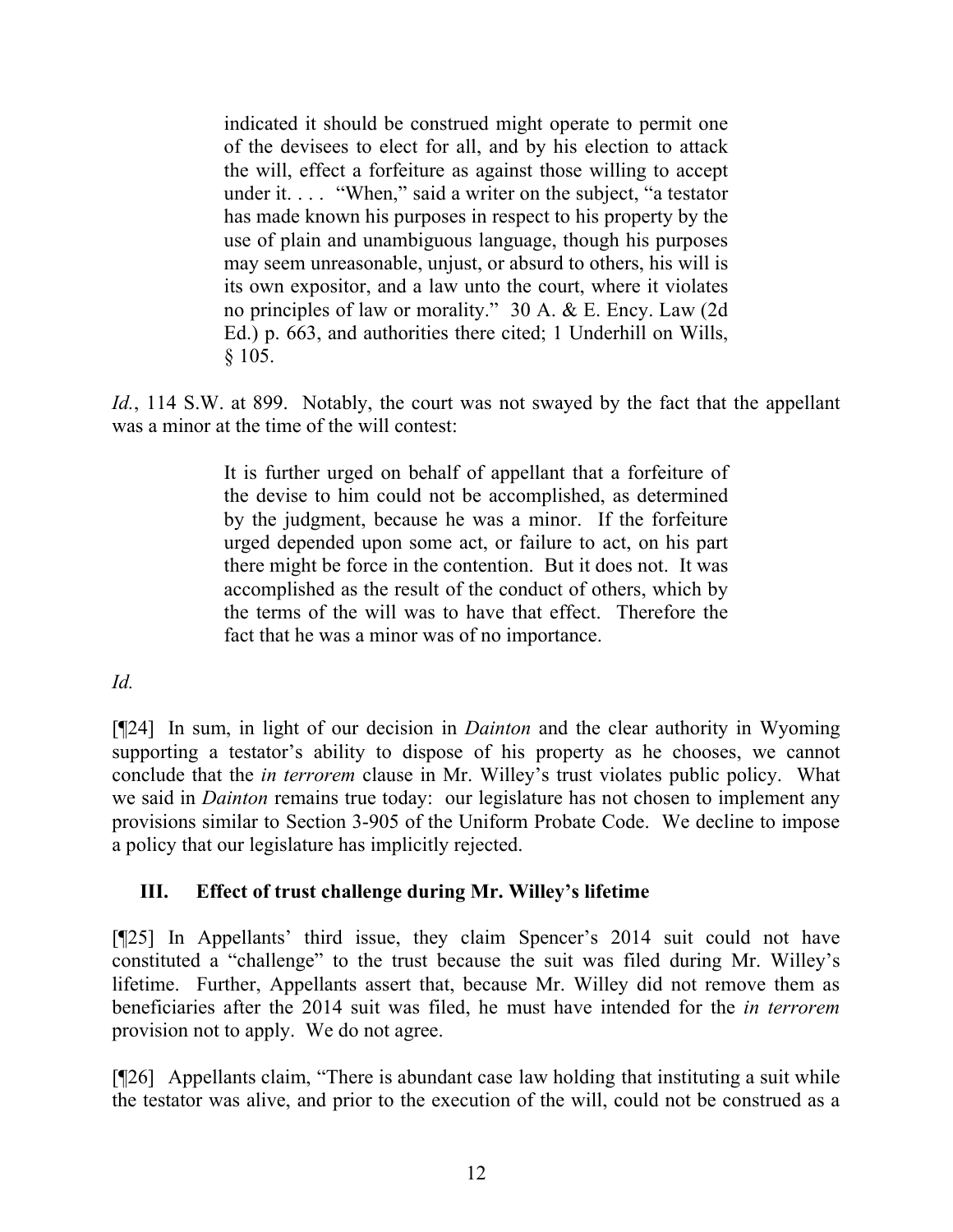contest of the will, such that the *in terrorem* clause would not apply." As support for this proposition, Appellants cite *Liggett v. Liggett*, 341 Mo. 213, 108 S.W.2d 129 (Mo. 1937), *In re Estate of Pasternack*, 52 Misc. 2d 413, 275 N.Y.S.2d 703 (N.Y. 1966), and *In re Estate of Seymour*, 93 N.M. 328, 600 P.2d 274 (N.M. 1979). Each of these cases, however, is distinguishable.

[¶27] In *Liggett*, 108 S.W.2d 129, the testator created her will after the plaintiff, the testator's son, filed suit to determine title to property that had been inherited by the testator from her father. The plaintiff alleged a claim to the property inherited by his mother as a result of the fact that he, along with his siblings, had paid off an encumbrance on the property at the time it was conveyed. *Id.*, 108 S.W.2d at 130. Because the plaintiff initiated his suit prior to the creation of the testator's will, the Missouri Supreme Court held that the suit "could not on any theory be construed in its inception as a contest of [the testator's] will." *Id.*, 108 S.W. 2d at 134. In the present case, the challenge to the trust was brought after the trust was created and amended.

[¶28] In *In re Estate of Pasternack*, 275 N.Y.S.2d 703, the forfeiture clause of the will at issue stated:

> In the event that any of my devisees or legatees herein named shall institute or prosecute any claim or action to contest or set aside this my Last Will and Testament or shall testify adversely to the probate of this instrument, then such bequest, devise or legacy herein given to such person or persons shall be thereby forfeited and annulled and shall revert to and inure to the residue of my estate.

*Id.*, 275 N.Y.S.2d at 704–05. At some point during the testator's lifetime, the petitioner initiated proceedings to have the testator declared incompetent. *Id.*, 275 N.Y.S.2d at 705. The executor alleged that the purpose of the proceedings "was to defeat and destroy any will which Sarah Pasternack would make and publish during her lifetime."<sup>4</sup> Id. The court noted that New York courts had strictly interpreted similar no-contest provisions, and that they had "refused to declare a forfeiture where the precise wording of the condition did not take in exactly the particular act or conduct of the legatee." *Id.* In light of this rule and the specific language of the no-contest provision, the court concluded that incompetency proceedings initiated during the lifetime of the testator did not trigger the no-contest provision of the will. *Id.* In contrast to *Pasternack*, the *in terrorem* clause in the present case expressly prohibited "any challenge" to the trust, and we have

<sup>&</sup>lt;sup>4</sup> The opinion does not specify whether the incompetency proceedings were initiated before or after the will was created.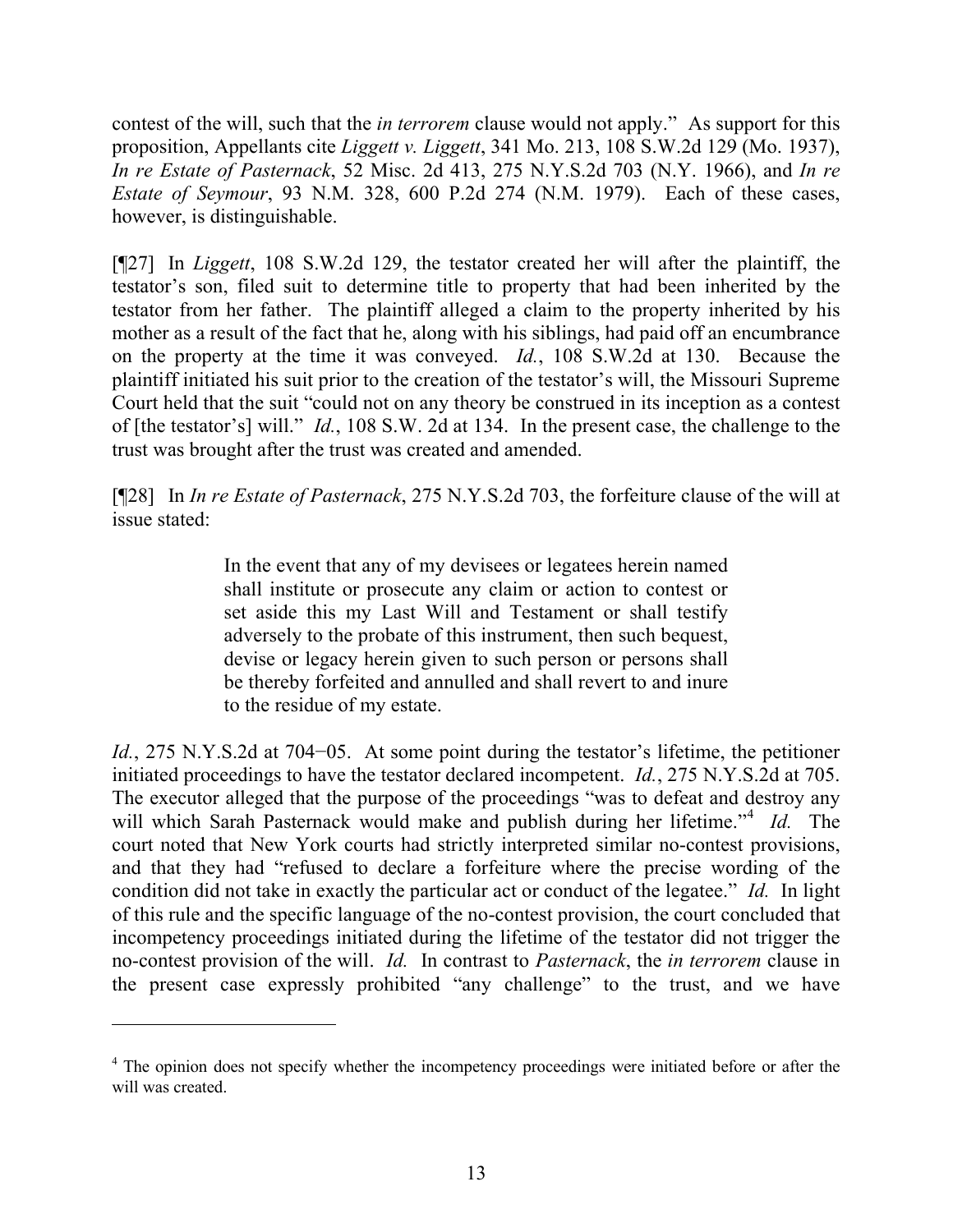determined that the 2014 suit did, in fact, constitute a challenge to the trust.

[¶29] Finally, in *In re Estate of Seymour*, 600 P.2d 274, the testator's will, which was created while she was still married, provided that her estate was to pass to her husband. She subsequently divorced her husband and did not execute a new will before her death. *Id.*, 600 P.2d at 275−76. The parties disputed whether the provisions of the will relating to the divorced spouse were revoked immediately upon the testator's divorce from her husband. Additionally, the testator's stepson contended that the testator's son had been disinherited by operation of the no-contest provision of the will. The New Mexico Supreme Court disagreed, concluding that "where the circumstances upon which a will is based have changed substantially between the time of its execution and the time of its probate, courts should not discourage contests." *Id.*, 600 P.2d at 278. The court also noted that, in New Mexico, no-contest provisions "are not effective to disinherit a beneficiary who has contested a will in good faith and with probable cause to believe that the will was invalid." *Id.* The court explained:

> No-contest provisions are valuable will devices. They serve to protect estates from costly and time-consuming litigation and they tend to minimize family bickering over the competence and capacity of testators, and the various amounts bequeathed. However, the function of the court is to effect the testator's intent to the greatest extent possible within the bounds of the law. To strictly construe no-contest provisions in the face of obvious indications of unresolved legal questions, such as were present in this case, could result in complete destruction of a testator's intent. . . .

> Whenever a beneficiary contests a will in the face of a no-contest provision, he does so at the peril of his bequest. But, when he does so in good faith and for probable cause, his bequest should not be jeopardized by the contest. The court should infer the existence or absence of good faith and probable cause from the totality of the circumstances.

*Id.* In contrast to *Seymour*, Wyoming does not recognize an exception to enforceability of no-contest clauses where a will contest is made in good faith. Further, in this case, Appellants do not allege any changed circumstances between the time of the creation of the trust in this case and Mr. Willey's death. Ultimately, the decision in *Seymour* says nothing on the subject of whether a challenge to a testamentary instrument during the testator's lifetime triggers the provisions of a no-contest clause. As indicated by the foregoing discussion, Appellants' reliance on *Liggett*, *Pasternack*, and *Seymour* is misplaced. Absent any authority supporting Appellants' contention, from Wyoming or elsewhere, we are not persuaded that the 2014 suit could not have constituted a challenge